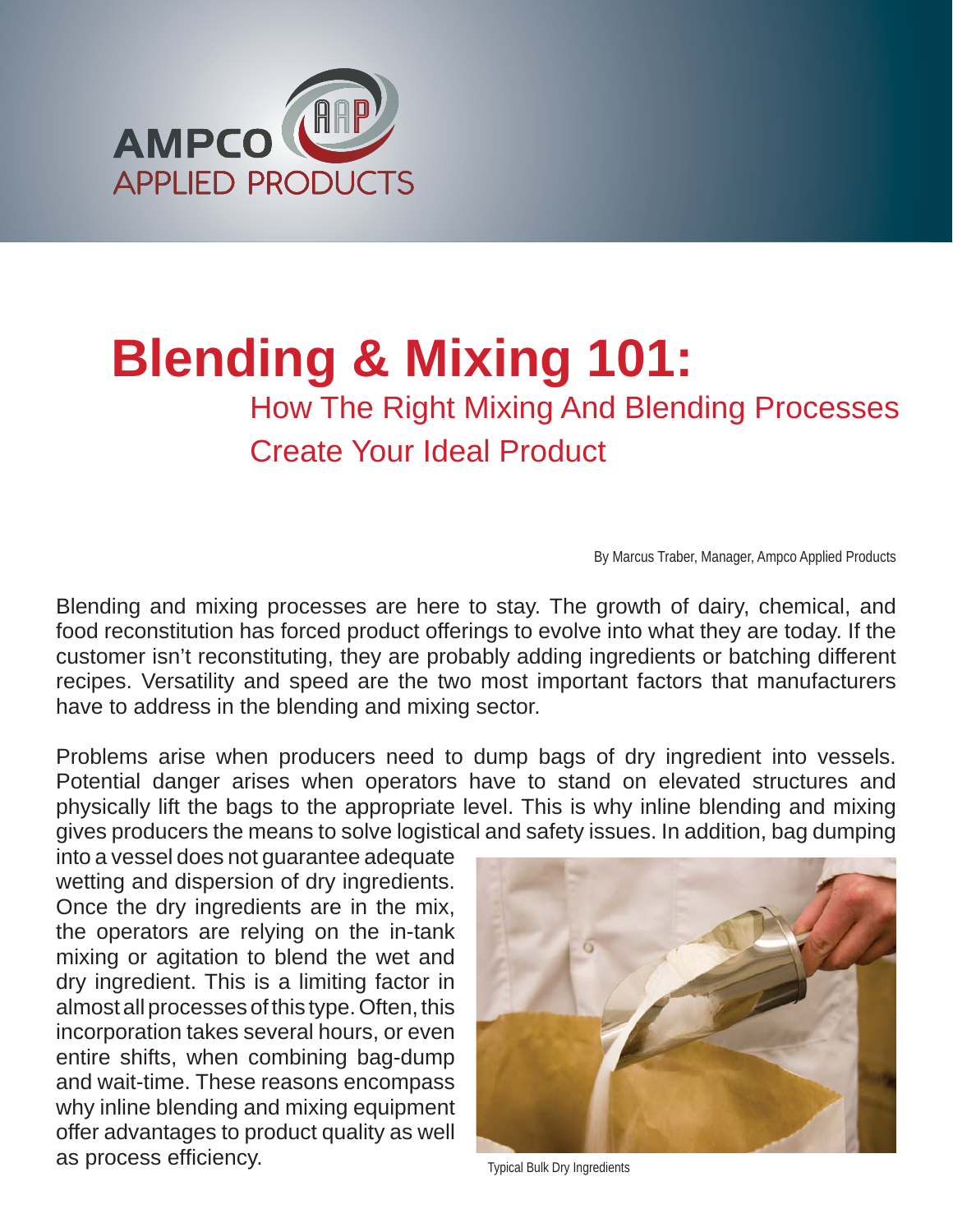#### **Continuous Processing**

There are many varieties of equipment in blending and mixing. Continuous is an essential technique for plants trying to expand and improve. Because of this, equipment that does not limit manufacturing to batches or piece-wise intermittence is important to blending and mixing. The size of a continuous process is only limited by the producer's time requirements. Continuous processes are also carried out with familiar equipment: pumps, shear blenders, eductors, and static mixers. Combining this equipment is where time savings really begins. Continuous processing is a balance of producer requirements, along with producer capabilities, and it is important for manufacturers to fit the needs of all size producers, from experimental to large scale.

#### **Inline Induction**

This is a popular method to induce dry or wet ingredients into a stream of fluid. There are many methods to achieve this, including:

- 1. Inducing dry or wet ingredients on the lowpressure side of a pump or shear blender by creating vacuum from velocity gradient or naturally from high flow  $\sim$  operating toward the upper limit of the pump's flow capacity.
- 2. Induce dry or wet ingredients on the highpressure side of a pump using cross-sectional area difference. This process uses an educator.



Both of these processes can be done once-through or with recirculation. A batch in its most-simple form has ingredient A and ingredient B. One of these is a liquid and one is a powder. Recirculation requires the liquid component to be continuously recirculated until all of the powder is induced.

Once the powder is induced, the process may be complete or more recirculation will be required to speed up incorporation and blending. This must be carefully planned so the producer is not dissatisfied with the overall time of the process. Once-through processes require tank transfers of the liquid ingredient from one tank to another where the powder is induced inline during transfer. Usually these processes finish with a higher concentration of powder-to-liquid than the finished product so that the producer can dilute the final mixture once it's ready for the next process. Inline induction usually works well in pair with shear blending of the mixture. These two sub-processes coincide often because of their effectiveness when used together.

Inline induction has many benefits. It begins when the auxiliary ingredient is forced into the confined space of the process piping or tubing. Therefore, it all must be subjected to the pump or blender's shear immediately after it is incorporated. This is especially important when the producer has large volumes in their batch. For example, 5000 gallons of product recirculated at 300 GPM will yield a 17 minute theoretical tank turnover. Depending on the agitation, inlet, and outlet port locations on the tank, all of the mixture might not be subjected to the recirculation pump, blender, or combination of both. Even if the entire contents of the tank are exposed to the recirculation pump or blender, once-through might not be enough and this is where the 17 minutes becomes a critical estimating tool for process time. Because of this, a manufacturer must carefully specify the right size equipment for the system as to ensure success regardless of whether the customer has 50 gallons or 50,000 gallons.

The most important step in the overall process is induction time. This is because that aspect of the process often requires at least one person as a bag dumper. The operator must pay close attention to Basic Recirculation Loop With An Inline Induction Funnel<br>
the process to avoid errors and detect problems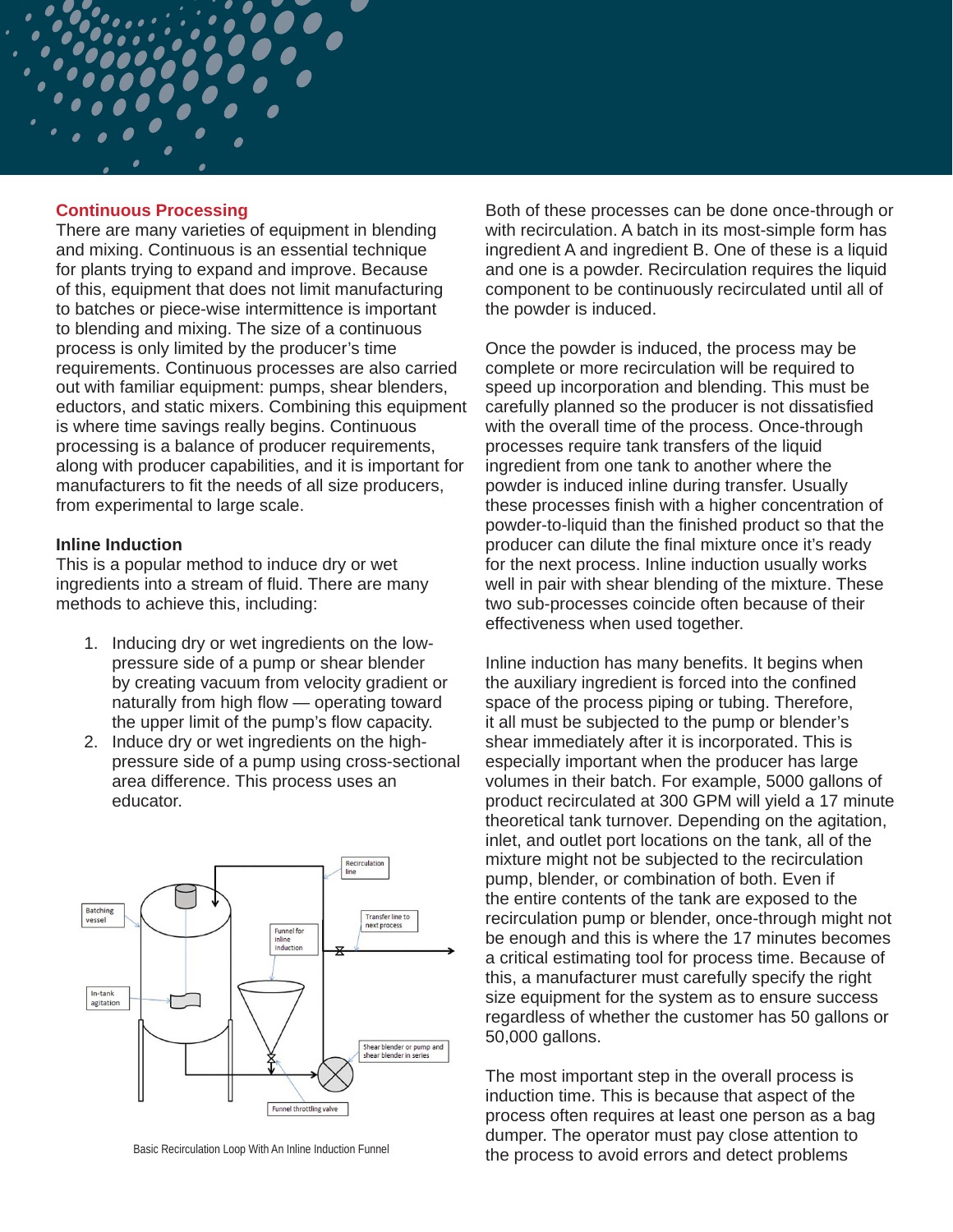because errors may ruin the entire batch. It is always best for the manufacturer to convince the producers to attempt the process with as quick of an induction time as possible. The hopper, induction valve, and tubing will be smooth and streamline at the start of the process. Their smoothness is important because intermittent splashing will occur just below the valve. Moisture in the induction area causes dry ingredient to stick to the walls of the tubing and reduce the area. This is more of a problem with some ingredients over others, but it affects all processes. Because of this, the manufacturer should help the producer choose an induction time proportional to the overall time of the process. If the powder is highly soluble, sometimes the induction time is the entire process time.

Inline induction is not all about speed. The proportion of fluid to dry ingredient that the pump or blender is inducing must be carefully controlled. Too much dry ingredient and not enough wet ingredient can cause product quality issues. Shear blenders, used in tandem with induction equipment, need to mix the two components. If there is not enough of one of the components present, the potential for large particles to pass through is high. Many pumps can easily create enough vacuum when an inline valve is throttled to induce more than what should be for the process. Some dry ingredients also have incorporation limits based on their effects on the mixture. Thickeners must be induced slowly so their increase on the mixture's viscosity doesn't happen violently and stop process flow. In this case, their incorporation time should be maximized as much as possible since they are also some of the hardest mixtures to blend thoroughly.

#### **Controlling Process Speed And Induction Rate**

Monitoring and adjusting pumps and blenders accordingly on induction equipment are ways to control the process speed and induction rate. Sometimes the dry ingredients are reluctant to induction. Inline process problems often occur when a powder material clumps or bridges and will not feed down the funnel. There are many ways to combat this, such as pneumatic or electric vibrators, grates, screens or structures within the hopper, and screw feeders or ribbon augers. Sometimes, keeping the

funnel semi-empty — the induction rate is higher than the infeed rate — is a solution as well. This is often not viable because this method induces air, as well as dry ingredient, which can adversely foam or damage the product.

Temperature also has an effect on inline induction. Higher temperatures aid in the solubility of dry ingredients into wet ingredients, but also adversely affects the vacuum created by the blender or pump. This is because the vapor pressure of the fluid increases as its temperature rises. For example, water at 150 F has about four psi more vapor pressure than water at 65 F. Higher temperature fluids also have the tendency to cause powders to nucleate and stick on the wall of the tubing or valve. Producers should find a balance of safety and speed when considering process temperature.

#### **Shear Blending**

High-shear blending is a process that subjects fluids or mixtures to high-velocity differentials inside a centrifugal blender by using static elements that purposely obstruct the flow.

The static elements (teeth on the cover that do not move) come within close clearances to dynamic elements (teeth on the impeller that spin) to create a proximity aspect to that velocity differential. Internal



Cover And Impeller Sets For Inline Shear Blenders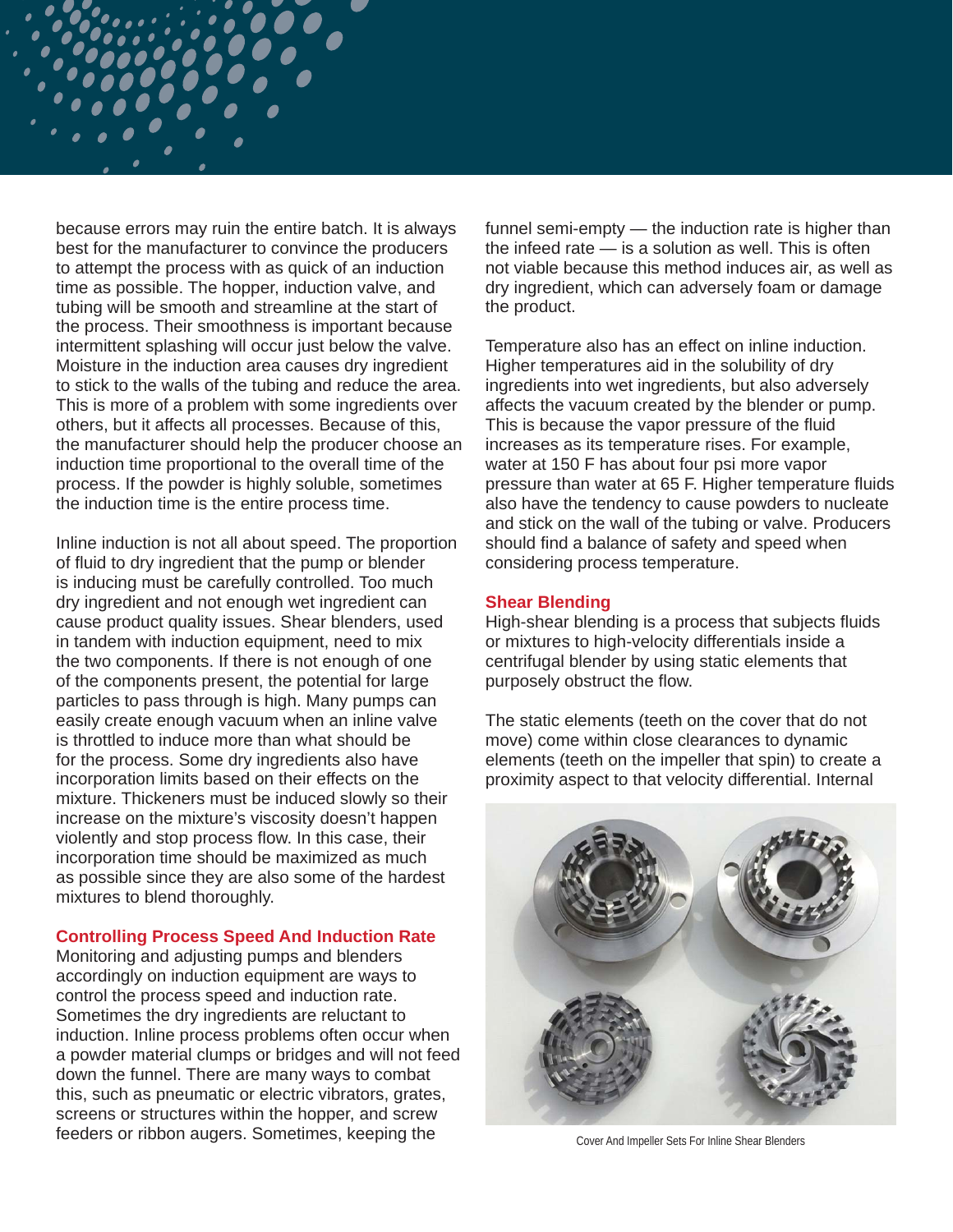velocities in the shear blender are much greater than that of a typical centrifugal pump. These shear blenders reduce particle size with large particles — larger than the clearances between static and dynamic elements — or small particles — smaller than the clearance — alike. The principle of largeparticle reduction is that the blender guarantees shearing of the particle because the velocity of the particle is much slower than the velocity differential of the multiple rows of static and dynamic teeth. The principle of small-particle reduction is that great amounts of turbulence aid in the particle's incorporation into liquid, even though the particle may have opportunities not to be sheared by the static and dynamic elements.

Many first hand reactions to this type of equipment show an occurrence where particles much larger than expected are allowed through the blender on the first pass. This is due to probability as there are always opportunities for particles to seemingly escape much larger than others. This is why recirculation through the shear blender is important to processes with strict particle size criteria. Each time particles pass through a shear blender they will see reduction in size. As they get smaller and approach the clearances in the blender, the size reductions become asymptotic. Recirculation as a means to reduce particle size

also has limitations. Some product will aggregate back into its components after being exposed to shear blenders. These are sometimes referred to as "fish eyes." This can be very adverse to the finished product, especially if consumers do not accept the product after visual inspection. Recirculation will not fix fish eyes. The product must be subjected to higher shear, either by larger equipment or more equipment in series. This higher initial exposure on the first pass has more shear magnitude, rather than longer dwell, similar to cutting grass shorter has more effect than cutting it twice with the same mower.

On the other side of the spectrum, some products need particle size reduction, but can be over-sheared. Many food products must fit within strict criteria, ultimately put in place by tradition or consumer response. Stews, soups, or sauces usually have criteria for particle size that is somewhere in the medium range. Polymeric fluids have organic chains that will never recover when sheared. Over-shearing polymers can spell trouble for the manufacturer as this changes the properties and effectiveness of the polymer. Shear blenders should have a large speed range and offer many different geometries to fulfill the needs of more sensitive products. The flow in which the blender is fed affects dwell, thus changes the particle size as well.



Particle Size Reduction Vs. Time Of Exposure To A Shear Blender